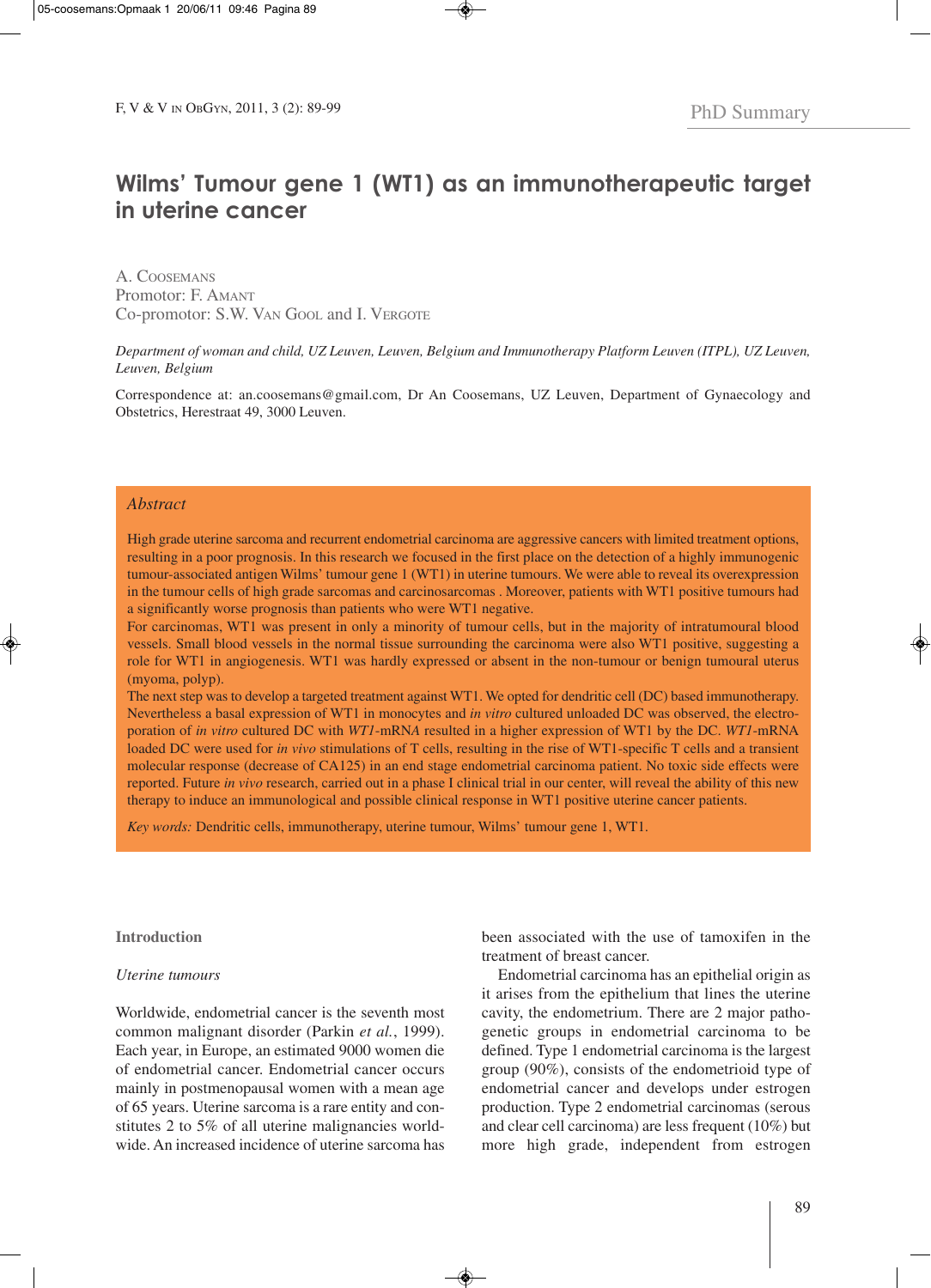production (Kurman *et al.*, 2002; Amant *et al.*, 2005). Historically, carcinosarcoma (CS) or malignant mixed mullerian tumour (MMMT) used to be classified as uterine sarcoma. However, the biphasic cellular population of CSs had alerted many researchers to reveal if either one of two cell populations were responsible for the origin of this tumour. Studies demonstrated a monoclonal epithelial origin, determining their spreading pattern. Therefore, they are treated as poorly differentiated carcinomas with a prognosis comparable to the group of the sarcomas (Kurman *et al.*, 2002). However, classifications do not always follow these conclusions (Tavassoli *et al.*, 2003). Uterine sarcoma has a mesenchymal origin. There are 3 major pure mesenchymal histological subtypes (leiomyosarcoma, undifferentiated sarcoma and endometrial stromal sarcoma) and one small entity, the smooth muscle tumour of uncertain malignant potential.

Since vaginal bleeding is the most important symptom, endometrial cancer is often detected in an early stage. Early diagnosis and early stage have a clear impact on the prognosis. More than 73% of the patients with endometrioid carcinoma presents in stage I where the tumour is limited to the uterus, resulting in a 5-year survival of 85 to 90%. However, serous and clear cell carcinoma display a more aggressive behavior and thus often present in more advanced stages, with 38% in stage III and IV at diagnosis. Their 5-year survival at stage I is also lower than for the endometrioid subgroup, being 60%. The overall 5-year survival at later stages decreases gradually to 40% and 15% for stage III and IV endometrioid carcinoma respectively and 20% and 5% for serous and clear cell carcinoma (Amant *et al.*, 2005). In contrast to carcinomas, sarcomas are often detected at higher stages since they do not always cause visible symptoms and have the potential for early hematogeneous metastasizing. The intramural component explains the diagnostic delay when compared to endometrial cancer. Prognosis is poor, with 50% 5-year survival at stage I and II of the high grade sarcomas and 10% at more advanced stages (Mutch *et al.*, 2009). ESSs on the other hand have a 5-year survival of 92% in early stages and still 66% in the more advanced stage. However, since they have an indolent growth pattern, their 10-year survival is worse. The chance on recurrent disease is 36% at early stages and 76% at advanced stages (Amant *et al.*, 2009).

Surgery  $-$  if disease is limited  $-$  is the corner stone for both carcinomas and sarcomas of the uterus. Adjuvant therapy is often questionable but probably favourable in carcinoma. Adjuvant radiotherapy only has a place in lymph node positive carcinomas. In cases of recurrent disease or diagnosis of an advanced stage of the disease, chemotherapeutical options are limited and often shortlasting. Radiotherapy can be of help in local recurrent endometrial carcinoma. The mean survival for recurrent endometrial cancer is approximately 12 months and even less for uterine sarcoma. It is clear that there is an urgent need for new and better drugs, preferably with a targeted profile, thus limiting the toxicities.

# *Wilms' tumour gene 1 (WT1)*

Wilms' tumour gene 1 (WT1) is a gene located on chromosome 11p13. It was first cloned in 1990 in Wilms' tumour, a pediatric kidney cancer. WT1 is required for kidney development and male sex determination (Guo *et al.*, 2002; Hastie, 2001). WT1 is also involved in the development of the heart, central nervous system and blood (Ariyaratana *et al.*, 2007; Scholz and Kirschner, 2005; Wagner *et al.*, 2005; Wagner *et al.*, 2005). After birth, the expression is limited to the urogenital system, the central nervous system and in tissues involved in hematopoiesis (Yang *et al.*, 2007). During the last decade, WT1 wild type overexpression has been detected in several hematological and solid malignancies (Oji *et al.*, 2003; Oji *et al.*, 2002; Silberstein *et al.*, 1997): acute myeloid leukemia, myelodysplastic syndrome, brain tumours, breast cancer, colorectal adenocarcinoma, desmoids tumours, thyroid cancer, … This overexpression has been suggested to be involved in the tumourigenesis of several malignancies, but has been proven to play a tumourigenic role in breast cancer and acute myeloid leukemia. Moreover, WT1 has recently been defined as the most important cancer antigen (Cheever *et al.*, 2009), resulting from a ranking based on specificity, oncogenicity, immunogenicity and therapeutic function. WT1 has been proven to be an oncofetal antigen, associated with oncogenic processes, immunogenic in clinical trials also showing fair clinical reponses. WT1 is also expressed in a large variety of tumour blood vessels (Wagner *et al.*, 2003). Furthermore, WT1 is involved in endothelial cell proliferation, vascular formation and migration, indicating that it might be a general marker for angiogenesis (Wagner *et al.*, 2008).

## *Immunotherapy*

Cancer immunotherapy can be defined as the treatment of cancer by inducing, enhancing or suppressing an immune response. Active immunotherapy implies cancer vaccines, where the immune response has to be elicited by the human body. Passive immunotherapy implies the administration of preformed specific immunotherapeutic agents.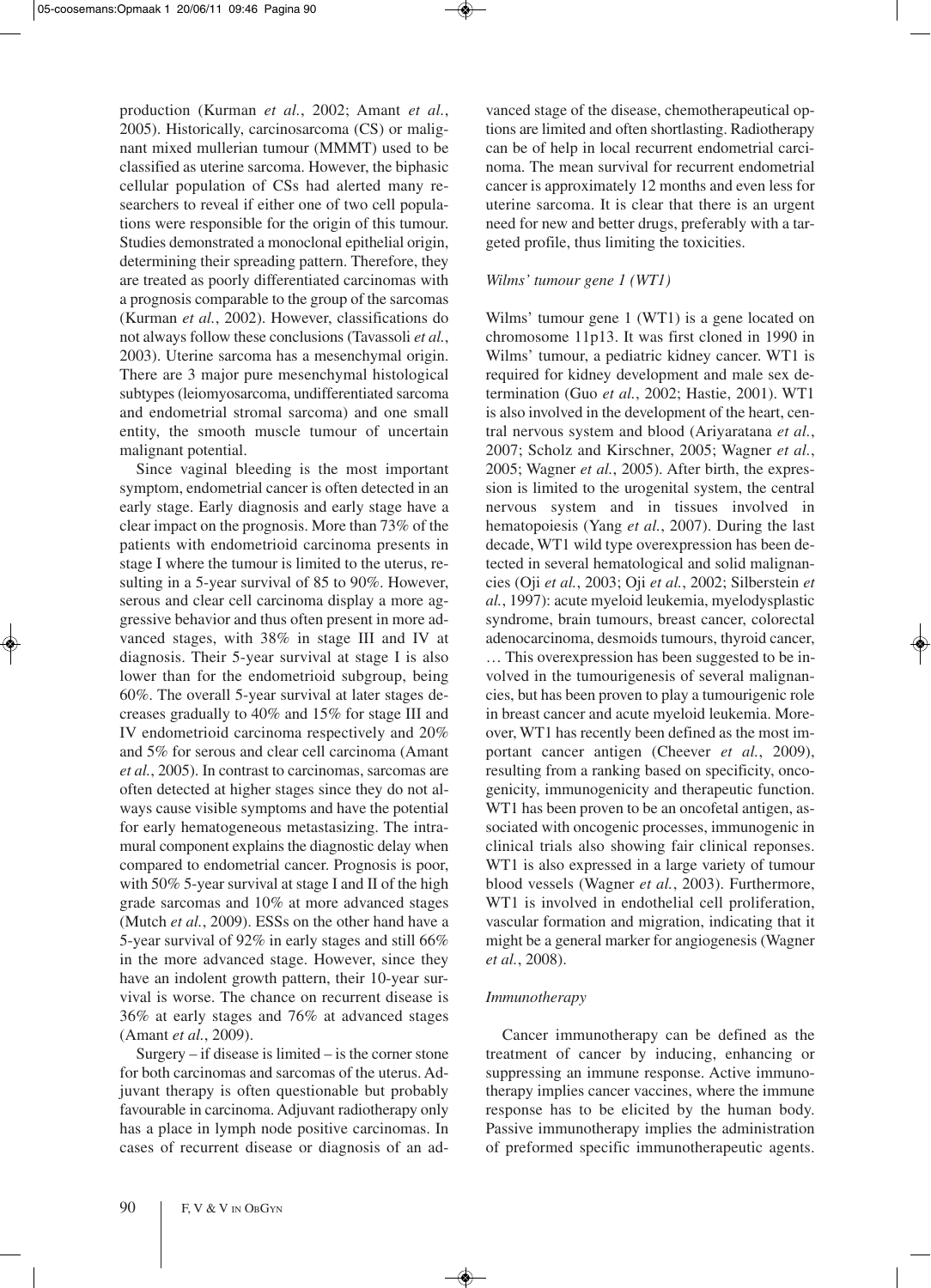

Based on the experimental and clinical experiences of the group of Prof Dr Van Gool in glioblastoma

#### *Fig. 1.* — Dendritic cell based immunotherapy:

Dendritic cells (DCs) can be cultured starting from monocytes. The latter can be obtained by plastic adherence of peripheral blood mononuclear cells (PBMCs), by CD14 selection or by counterflow centrifugal elutration. PBMCs are obtained via blood sampling, mostly leukapheresis to achieve large amounts. These cells are differentiated in the presence of cytokines into immature DCs (DCi). The cytokines and their amount vary among published studies, though IL4 and GM-CSF (granulocyte macrophage colony-stimulating factor) are mostly used. DCi need maturation to become mature DCs (DCm). Several methods to mature DCi have been described, using all one or a combination of factors mimicking the in vivo danger signal: tumour necrosis factor α (TNF-α), PGE2, IL-1β, IL-6, bacterial lipopolysaccharides (LPS), …. Before or after maturation, DCs are loaded with antigens. They can be divided into 2 groups : whole tumour cell approaches and tumour-associated antigens (TAA). Although working with whole tumour cell products (obtained by tumour lysates, total tumoural RNA,…) might theoretically cause auto-immune problems, several tumours, like for example glioblastoma, do not have a well defined TAA. Whole tumour cell approaches are then the only option. The use of specific TAA on the other hand (like WT1, Melan-A, Her2-neu, MUC-1, MAGEA3, bcr-abl,...) risks to select escape variants. TAA can be offered to DCs as synthetic peptides or defined mRNA. Loading of RNA can be performed by electroporation. One major advantage of the RNA approach is its independence of HLA haplotyping. If the DCm are injected into a patient, this immunotherapy injection is often called "vaccine".

Dendritic cell immunotherapy is an example of active immunotherapy.

Dendritic cells (DC) are a small  $(< 1\%)$  subset of the white blood cell population. They reside at an immature state (DCi). DCi can capture antigens, a process that is mediated through the Fc receptors. In the presence of danger signals, DC then start to mature, allowing them to migrate to the lymph nodes. In the lymph nodes, antigens are presented to T cells in the context of both MHC class I and II. Thus, both CD4+ T helper cells and CD8+ cytotoxic T cells can be stimulated (Banchereau *et al.*, 2000). Since DC are professional antigen-presenting cells, they are explored as a carrier for tumour antigens in immunotherapy. Usually *in vitro* differentiated DCs

are used since isolation of circulating DCs would be inadequately due to their rarity. Figure 1 gives a schematic overview of this production process in UZ Leuven.

Immunotherapy in uterine cancer is in its preliminary phase. A total of 16 patients have been treated with 7 different approaches on immunotherapy. So far, no conclusions can be drawn.

#### **Methods**

The need for new therapies in uterine cancer is urgent. WT1 is a highly ranked TAA (tumor associated antigen) and there is evidence in literature that WT1 is present in the tumoural uterus. Therefore, we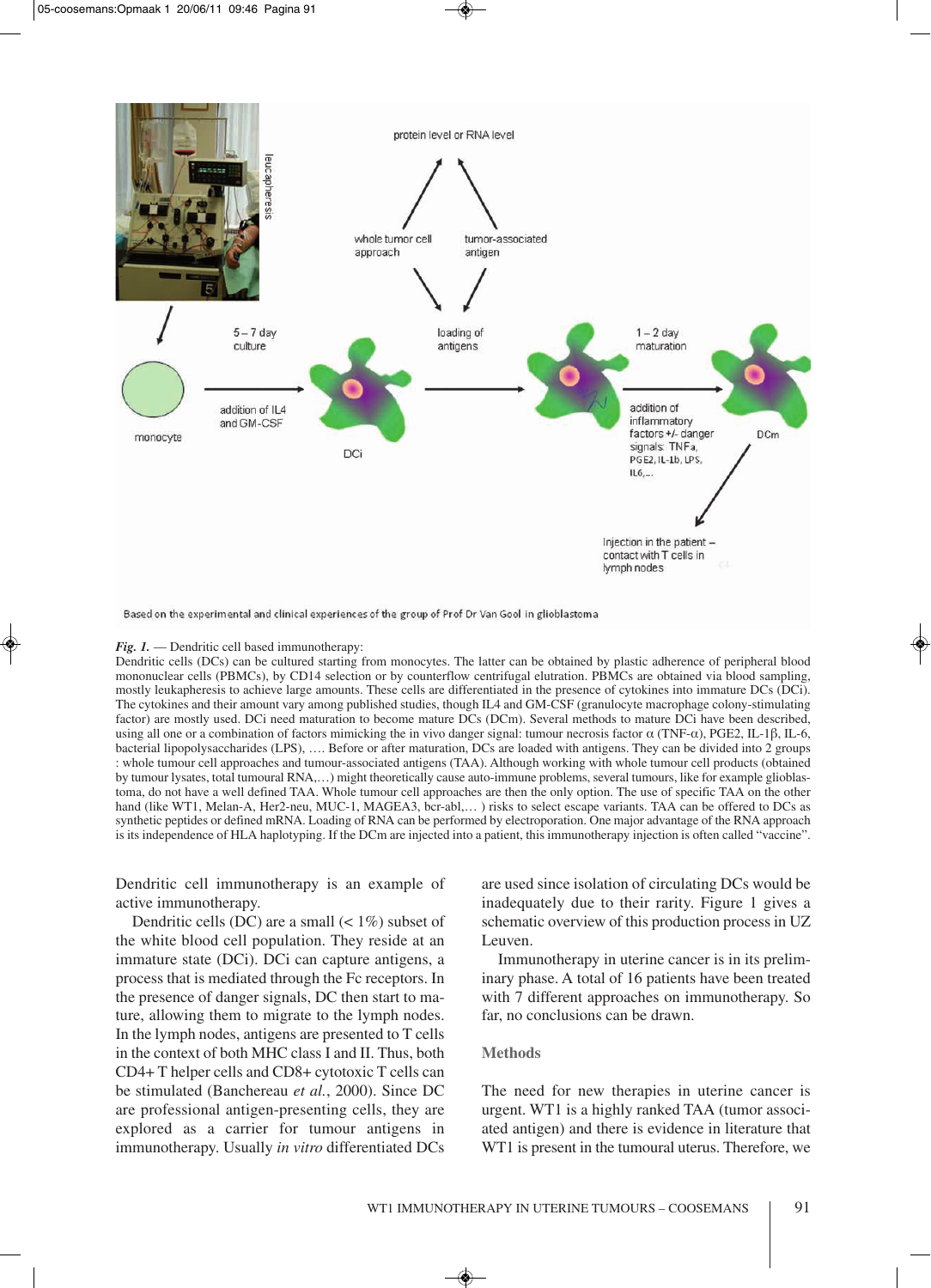|                          | Immunohistochemistry |            |       |           | <b>RT-PCR</b> |           |            |     |
|--------------------------|----------------------|------------|-------|-----------|---------------|-----------|------------|-----|
|                          | <b>CS</b>            | <b>ESS</b> | LMS   | <b>US</b> | <b>LMS</b>    | <b>CS</b> | <b>ESS</b> | US  |
| Agoff SN et al., 2001    |                      | 9/10       |       |           |               |           |            |     |
| Dupont J et al., 2004    | 7/10                 |            |       |           |               |           |            |     |
| Sumathi VP et al., 2004  |                      | 13/14      |       |           |               |           |            |     |
| Sotobori T et al., 2006  |                      |            |       |           | 5/5           |           |            |     |
| Coosemans A et al., 2007 | 12/27                | 7/15       | 29/38 | 4/7       | 6/6           | 4/4       | 6/6        | 3/4 |

real-time polymerase chain reaction.

asked ourselves the following two questions. First, is WT1 present in uterine tumours and the tumoural environment. If yes, is its presence tumour specific and if so, what is its importance for uterine tumours? This question solved in 4 separate studies on uterine sarcomas, endometrial carcinomas and the normal tissue surrounding tumours.

Second, if we could prove that WT1 was indeed necessary in the tumourigenesis of uterine tumours, would it then be feasible to design dendritic cell immunotherapy against this WT1? If so, would it be able to result in an immune response and – more important – would it be safe and applicable in clinical practice? This question was solved in 2 subsequent studies.

# **Results**

# *WT1 in uterine sarcoma (Coosemans et al., 2007; Coosemans et al., 2011)*

In the literature, only a few small studies can be found studying WT1 expressing, mostly at the protein level, not including all subtypes of uterine sarcoma (Table I). Because of the rare nature of uterine sarcomas, we set up a multicentric national (University Hospital Ghent, Hospital Oost-Limburg Genk, Hospital St-Lucas Ghent, Hospital St-Maarten Duffel) study to collect a sufficient amount of samples to demonstrate the overexpression of WT1.

In total, 87 paraffin-embedded tissues : 27 CS, 38 LMS, 15 ESS, 7 US. WT1 presence was analysed at the protein and the RNA level by immunohistochemistry, western blot (on 12 samples) and RT-PCR (on 23 samples). Mutation analysis was also performed to detect if the expressed WT1 was present in its wild or mutated type form.

Immunohistochemical staining was positive in the majority of samples (Table I) with more prominent cytoplasmic expression. Only 2 samples had a nuclear staining (Fig. 2). When we compared primary versus recurrent disease in the same patient, we noticed the same or reduced staining pattern. WT1-mRNA expression could be measured in allbut-one sample. Western blot results showed the presence of WT1 protein in all 12 samples. The majority (75%) of samples had more cytoplasmic expression of WT1. No mutations or deletions were detected.

Comparing the immunohistochemical staining in 87 sarcomas with 40 myomas and 10 normal myometrium samples, we noticed that the expression in myomas was weak or absent and nearly absent in normal myometrium, whereas WT1 was overexpressed in most sarcomas. This raised the possibility of a possible involvement of WT1 in the tumourigenesis of uterine sarcoma.

Of 71 patients with high grade uterine sarcoma, we had a clinical follow up of at least 12 months and a known WT1 status (WT1 positive tumours  $n = 49$ , WT1 negative tumours  $n = 22$ ). Univariate analysis showed a worse progression free survival (PFS) and overall survival (OS) for patients with a WT1 positive uterine sarcoma (Fig. 3). PFS and OS were 7 and 16 months respectively in patients with a WT1 positive sarcoma compared to 29 and 64 months in patients with a WT1 negative sarcoma. This difference remained significant in a multivariate analysis including age, subtype, stage and size.

In conclusion, WT1 is overexpressed in the majority of uterine sarcomas and the presence of WT1 worsens their prognosis, suggesting a role for WT1 in the tumourigenesis of uterine sarcoma.

# *WT1 in endometrial carcinoma (Coosemans et al., 2008; Coosemans et al., 2009)*

In endometrial carcinoma, WT1 staining using IHC ranges from 0% up to 79%, according to a total of 11 studies including 423 patients. According to a meta-analysis in 2005 by Heatley (Heatley, 2005)), including 7 immunohistochemical studies, the detection rate of WT1 in endometrial carcinoma was 29.1% (20.5–39.4%). So far, only 1 study was conducted using PCR to determineWT1 expression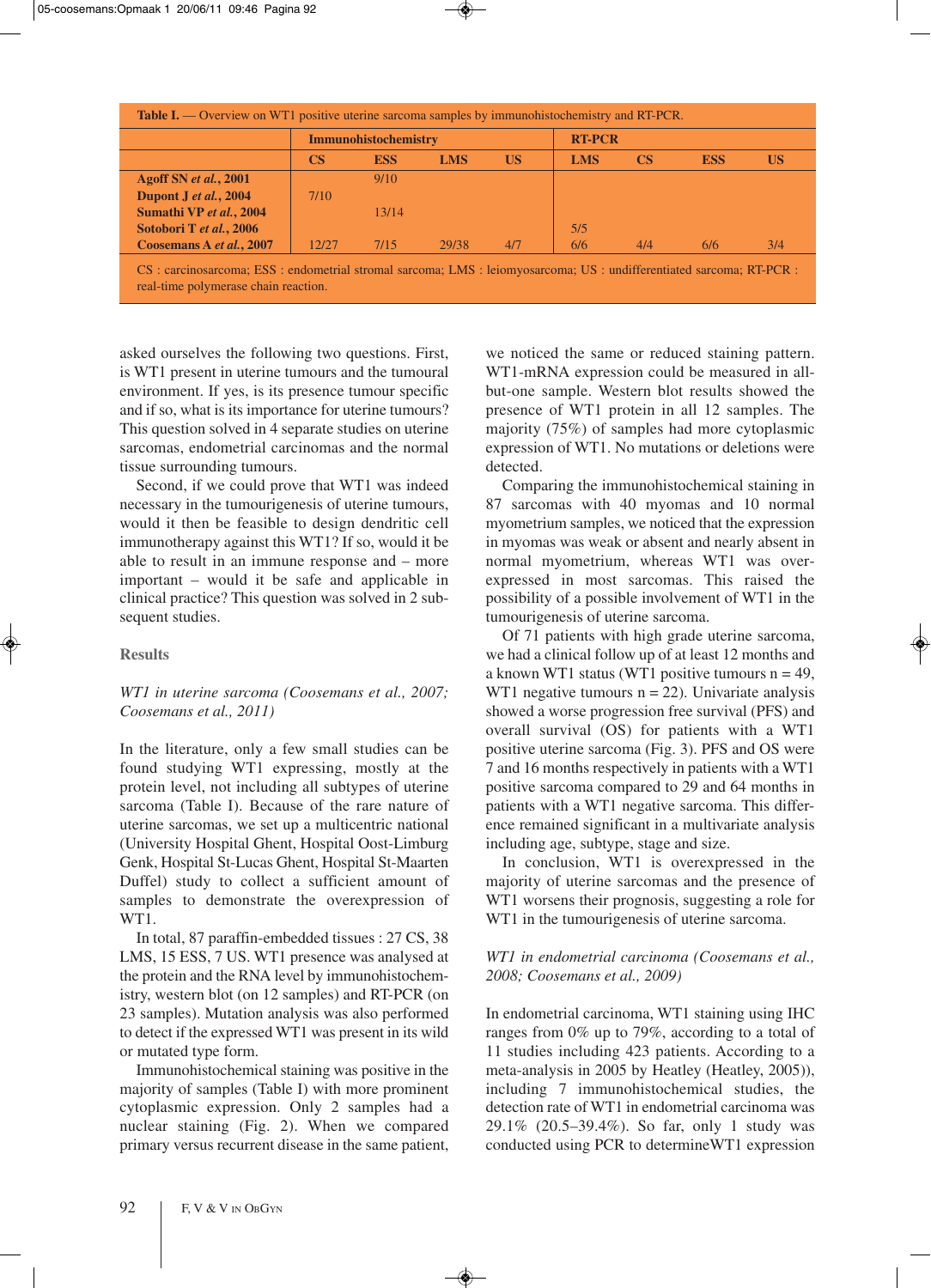

*Fig. 2.* — Immunohistochemical staining in uterine sarcomas:

A. Leiomyosarcoma. Cytoplasmic staining. Strong intensity (×11,6, Linear, Res. 1292 × 968).

B. Endometrial Stromal Sarcoma. Cytoplasmic staining. Strong intensity (×40, Linear, Res. 1292 × 968).

C. Carcinosarcoma. Cytoplasmic staining. Weak intensity (×40, Linear, Res. 1292 × 968).

D. Carcinosarcoma. Nuclear staining. Weak intensity (×40, Linear, Res. 1292 × 968).

at RNA level (Rackley *et al.*, 1995). In total, 6/14 samples (subtype not specified) were WT1 positive.

Because of this often low detection level at protein level and the large variation in the amount of WT1 positive samples, the paucity of information at the RNA level and the conflicting results in benign endometrium, we set up a study in 38 samples to analyse WT1 expression at the protein level by immunohistochemistry in 3 different biopsies per tumour and at the RNA level by RT-PCR. Results were also compared with normal endometrium, hyperplasia and polyps, in total 27 samples.

In the 38 endometrial carcinoma samples, WT1 positivity was observed in the cytoplasm of endothelial cells lining intratumoural blood vessels and in the cytoplasm of endometrial tumour cells (Fig. 4). Comparing the three bioptic sites

immunohistochemically, heterogeneity in WT1 positivity could be observed either in the tumours cells and/or the endothelial cells. Pooled data (mean results) revealed WT1 positivity in 7/36 samples

(19%) in the tumour cells, while 22/35 samples (63%) were positive if only WT1 positivity in the blood vessels was taken into account. Finally, 24/32 samples (75%) showed WT1 positivity with RT-PCR. Adding together the mean of immunohistochemical results of tumour and endothelial cell positivity (of 3 bioptic sites), 72% of all tumours were WT1 positive (26/36).

When normal endometrium was examined, the cells were negative for WT1. As is the case for the sarcomas compared to myomas and normal myometrium, malignancy involving the endometrium also upregulated WT1. However, the blood vessels were 100% positive if the endometrium was triggered (by hormones (spontaneous reproductive cycle or hormonal replacement therapy during menopause) or by benign tumoural growth (atypic hyperplasia or benign, atypic polyps) (Fig. 5A). If, on the other hand, the endometrium was atrophic blood vessel positivity remarkably reduced (Fig. 5B). Comparing the blood vessel positivity between benign and ma-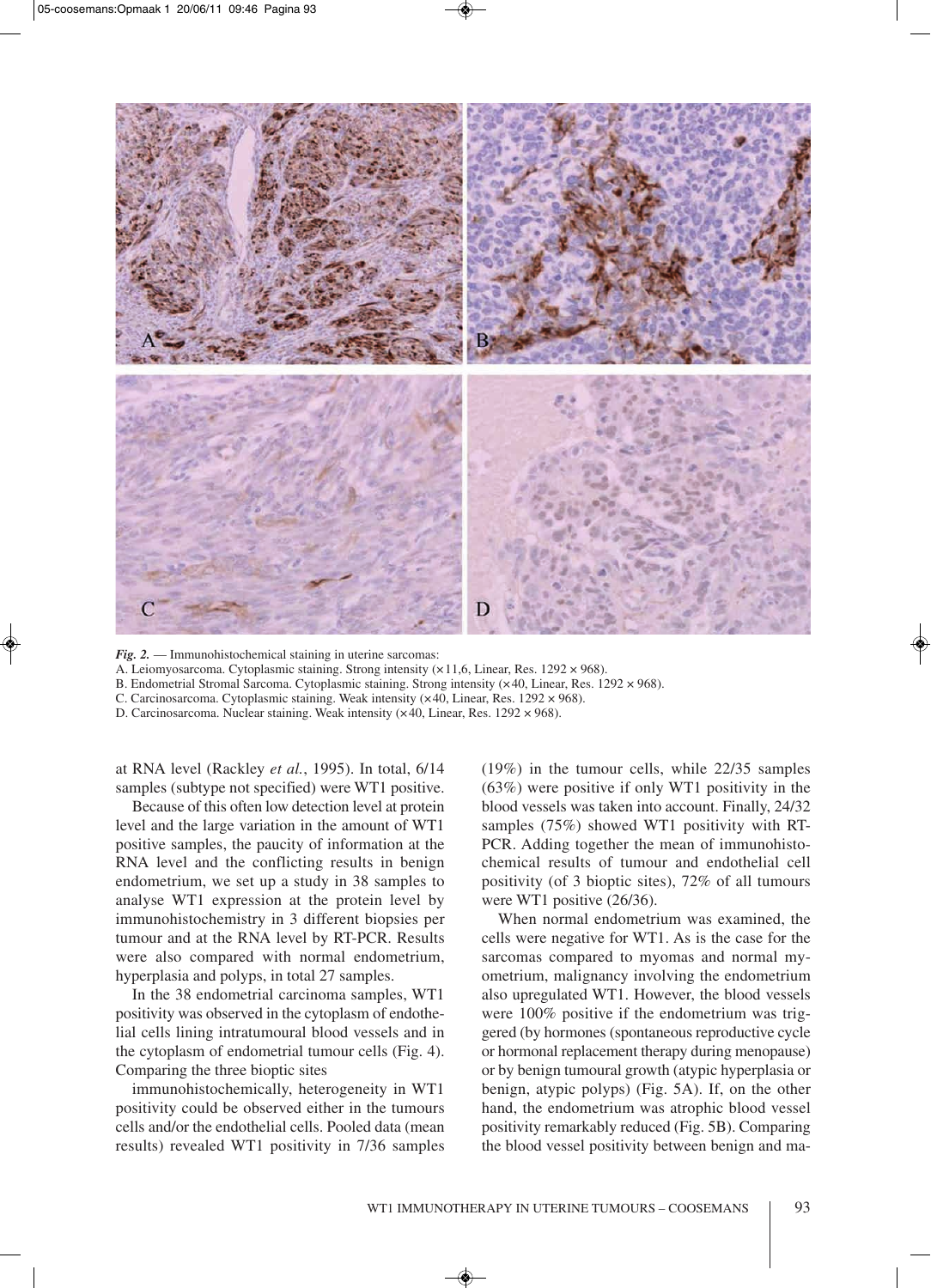

*Fig. 3.* — Survival curves of WT1 positive versus WT1 negative high grade uterine sarcoma: A. Progression free survival. B. Overall survival. [WT1 positive tumours ( $n = 49$ ), WT1 negative tumours ( $n = 22$ )].



*Fig. 4.* — WT1 expression in endometrial carcinoma: A. Cytoplasmic expression of WT1 in tumour cells of an endometrial carcinoma. B. Cytoplasmic expression of WT1 in endothelial cells of the same tumour.

lignant endometrium, the percentage of positive endothelial cells was remarkably higher in triggered endometrium, benign tumoural endometrium and endometrial carcinoma type I, suggesting a possible role for estrogens in the WT1 positivity of intratumoural blood vessels.

Since some WT1 positivity could be noted in endothelial cells, it was worth looking at the surrounding environment of the tumour. Therefore, paraffin embedded tissue samples of 89 patients with different primary tumours were collected. Additionally, 7 human myocardial infarction samples (2 acute, 5 old) were analysed. In malignant tissue, detailed analysis of the distribution pattern of the WT1 positive blood vessels in the tissue surrounding the tumour revealed that the blood vessels were also positive for WT1 in the close periphery of the tumour and became negative with increasing distance from the tumour. This 'gradient'-phenomenon was observed in 67% of all epithelial malignant tumours. It was absent in almost all (93%) uterine sarcomata. Benign tumours (polyps and myomata) behaved similarly as their malignant counterparts. A comparison of endothelial cell staining in normal tissue surrounding normal versus tumoural tissue of colon and uterus in the same specimen clearly showed that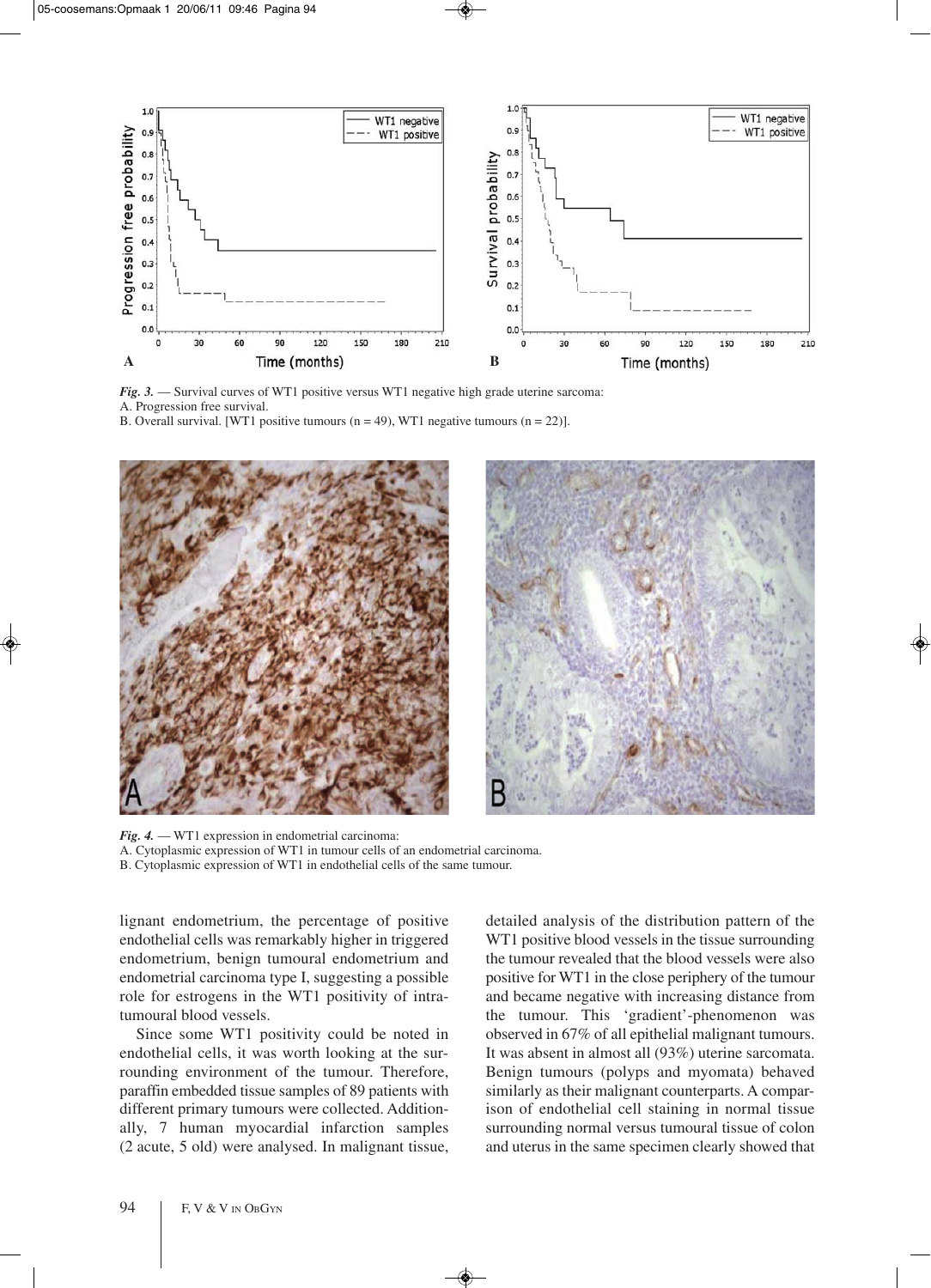

*Fig. 5.* — WT1 expression in benign endometrium: A. Presence of WT1 expression in endothelial cells of proliferative endometrium. B. Absence of WT1 expression in endothelial cells of atrophic endometrium.

the amount of WT1 positive blood vessels was much less in tissue surrounding normal colonic mucosa and endometrium compared to the tissue surrounding colorectal and endometrial carcinoma, respectively. Staining of both acute and old human myocardial infarction specimens showed WT1 positive blood vessels in the periphery of the lesion in all-but-one of the samples.

A mechanism controlling WT1 expression has to be supposed. It might be that these blood vessels are neo-angiogenic or that WT1 expression is switchedon in pre-existing blood vessels, derived from WT1 expressing endothelial progenitor cells by hypoxia (Kanato K *et al.*, 2005). This mechanism was already shown by Wagner et al in tubular cells of kidneys of hypoxic rats (Wagner *et al.*, 2003)).

In conclusion, endometrial carcinomas are WT1 positive in the majority of cases if both tumour cells and intratumoural endothelial cells are taken into account, though more than one biopsy has to be analysed since the tumour is heterogeneous. Moreover, blood vessels in normal myometrium surrounding the endometrial carcinoma are positive close to the tumour and negativate with growing distance from the tumour. This gradient-phenomenon might be hypoxia driven.

#### *WT1 immunotherapy (Coosemans et al., 2010)*

Developing WT1-mRNA dendritic cell immunotherapy

We developed the technique of dendritic cells (DC) immunotherapy in our laboratory in the context of high grade glioma patients (De Vleeschouwer *et al.*, 2005, 2007; Maes *et al.*, 2009). By treating patients with relapsed glioblastoma multiforme by means of mature DC loaded with total tumour antigen, we were able to improve progression-free and overall survival (De Vleeschouwer *et al.*, 2004; De Vleeschouwer *et al.*, 2008; Rutkowski *et al.*, 2004, Van Gool *et al.*, 2009) (Fig. 1). Based on this experience we set up a series of experiments to insert WT1 antigen into dendritic cells (Fig. 1).

However, in control experiments with healthy volunteers, we noticed that a certain (small) percentage of the monocytes, the *in vitro* cultured immature dendritic cell (DCi) and the *in vitro* cultured mature unloaded dendritic cell (DCm unloaded) showed already some WT1 expression. This finding was true on both protein and RNA level. This was unexpected. The phenomenon is not observed on freshly isolated *in vivo* circulating DC. Since the culturing conditions seemed to influence the amount of WT1 expression, the adherence of the monocytes on specific structures of the culture recipient possibly plays a crucial role for induction of and/or upregulation of WT1 in the monocytes during the differentiation culture towards DC.

The finding that WT1 is expressed as RNA and protein not only in hematopoietic stem cells (Maurer U. *et al.*, 1997), but also in a small percentage of circulating monocytes in the blood of a healthy individual could rises questions on the suitability of WT1 as an immunotherapeutic target in case of cancer. However, there have been no reports of autoimmune adverse effects in clinical trials. The most important consequence of this finding is that patients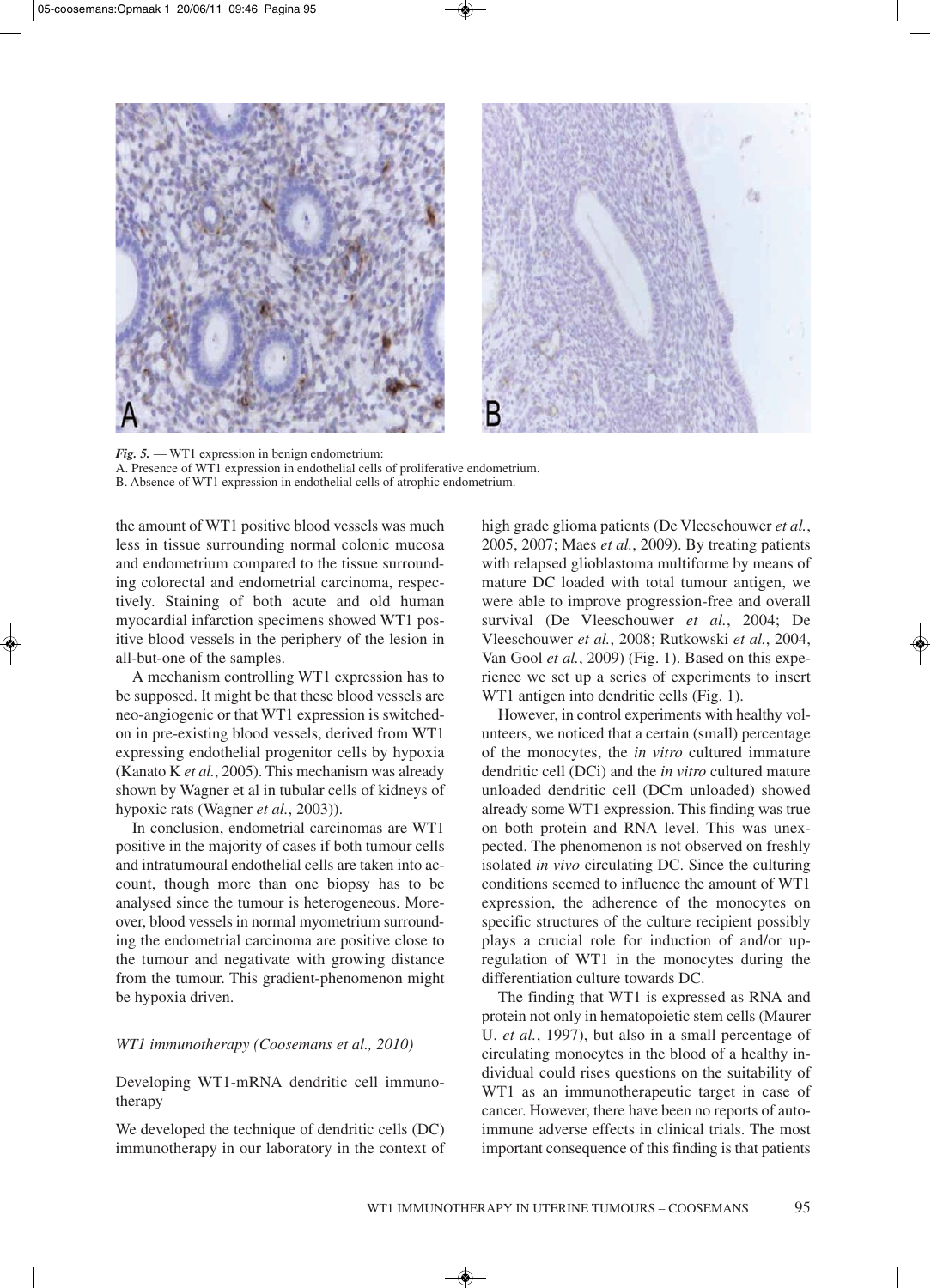who are treated with tumour antigen-loaded DCm might be stimulated for an anti-WT1 immune response as well. Our finding could also explain why anti-tumour responses were observed upon vaccination with unloaded DC (Nesselhut *et al.*, 2004).

However, when we loaded the tumour specific antigen WT1 onto the DCi, the amount of WT1 was much higher than in the unloaded DCm. We choose to load WT1 in its RNA form because of its main advantage, being its independence of the HLA-status of the patient. WT1-mRNA was inserted into DCi by means of electroporation (electroshock of 300V to open the cell membrane to insert the mRNA). The WT1 immunotherapy experiments were further conducted with WT1-mRNA loaded DCm.

# Effectiveness of the WT1-mRNA dendritic cell immunotherapy

To evaluate the effectiveness of immunotherapy, it is mandatory that it is tested in an *in vivo human* setting, because immunotherapy has to interact with an existing immune system - partially conditioned by the existing tumour – in the human body, a condition that can hardly be mimicked *in vitro*. A humanised mouse model could definitely solve some critical questions and pave the way for optimalisation of the immunotherapy protocol, however, it takes a very long time to develop such a model. Nevertheless, steps have been made in this direction by our team and we already created mice with uterine sarcomas.

But the real proof of effectiveness remains the clinical setting. A 45-year-old woman was diagnosed with a stage IV serous endometrial cancer, with pericardial and pleural effusions, in December 2006. She received 3 cycles of chemotherapy (paclitaxel and carboplatin) and underwent interval debulking surgery with no residual tumour. She received 3 more cycles of paclitaxel and carboplatin. Four months later, in November 2007, she relapsed abdominally with pericardial effusion. She received single agent doxorubicin 3 weekly. After 6 cycles, she showed progression and medroxyprogesterone was given. She progressed further and paclitaxel and carboplatin infusions were administered on weekly basis during 18 cycles. Total body scan in October 2008 showed partial remission. She was progressive again in January 2009 (rise of CA125, increase of pleural effusion and of ascites). At that time, the patient consented to the start of WT1 immunotherapy. An open laparoscopy was performed to take a biopsy from the recurrent disease. Immunohistochemical staining, which was performed as described before (Coosemans *et al.*, 2007), showed WT1 positivity in 10% of the tumour cells and the intratumoural endothelial cells showed widely distributed WT1 positivity (Coosemans *et al.*, 2008). She underwent leukapheresis to obtain peripheral blood mononuclear cells (PBMCs). At day 7 of the cultures, DCm-WT1-RNA were harvested, resuspended in DPBS with 2.5% human serum albumin and injected intradermally in the groins of the patient. The day before, the day of and the day after the injection, the patient applied imiquimod cream (Aldara, Meda AB, Sweden) at the site of injection, similar to the protocol of high grade glioblastoma vaccination (Van Gool *et al.*, 2009). Imiquimod, exerting its function via Toll-like receptor 7, was used to augment the maturation status of the dendritic cells. Four weekly DC cultures and injections were performed on an ambulatory basis in the day care centre. During the vaccination period of 4 weekly vaccines, no vaccine-related toxicities could be observed.

The response to this new type of treatment was followed at 3 levels : the immune response in the blood (rise of WT1 specific T cells), the molecular response (changes in the tumour marker CA125) and the clinical response (by CT scan). After the second vaccine, CA125 started to decrease (Fig. 6). This molecular response was perfectly correlated with an increase in WT1 specific T cells in the blood of the patient. The decrease in CA125 continued until one week after the stop of vaccination. Then, the patient had more complaints of dyspnea. CA125 started to increase again and CT scan showed an increase of pleural and abdominal effusion, and progression of peritoneal metastasis. In light of the progression, DC vaccination was terminated. The patient received 17 new cycles of paclitaxel + carboplatin but developed brain metastasis after 2 cycles and showed clinical progression after 17 cycles. At that stage, a decision for palliative treatment was taken. She died 4 months after therapy stop.

We reported the first patient with advanced stage of serous endometrial carcinoma who was treated with autologous dendritic cells loaded with *WT1* RNA, and demonstrated feasibility of this treatment approach without induction of toxicity. Moreover, we could demonstrate an increase of circulating WT1-specific CD8+ T cells upon vaccination.

A clinical benefit of vaccination could not be established in this patient with large tumour burden. The high CA125 levels at the beginning of the treatment reflected this high tumour burden. However, we were a little bit surprised that a patient, who was declared palliative (no further classical treatment options left since she relapsed < 6 months after the last platin-based chemotherapy) at the start of immunotherapy, responded to Taxol-Carboplatin after the immunotherapy and lived for 10 more months. Her overall survival was 36 months. We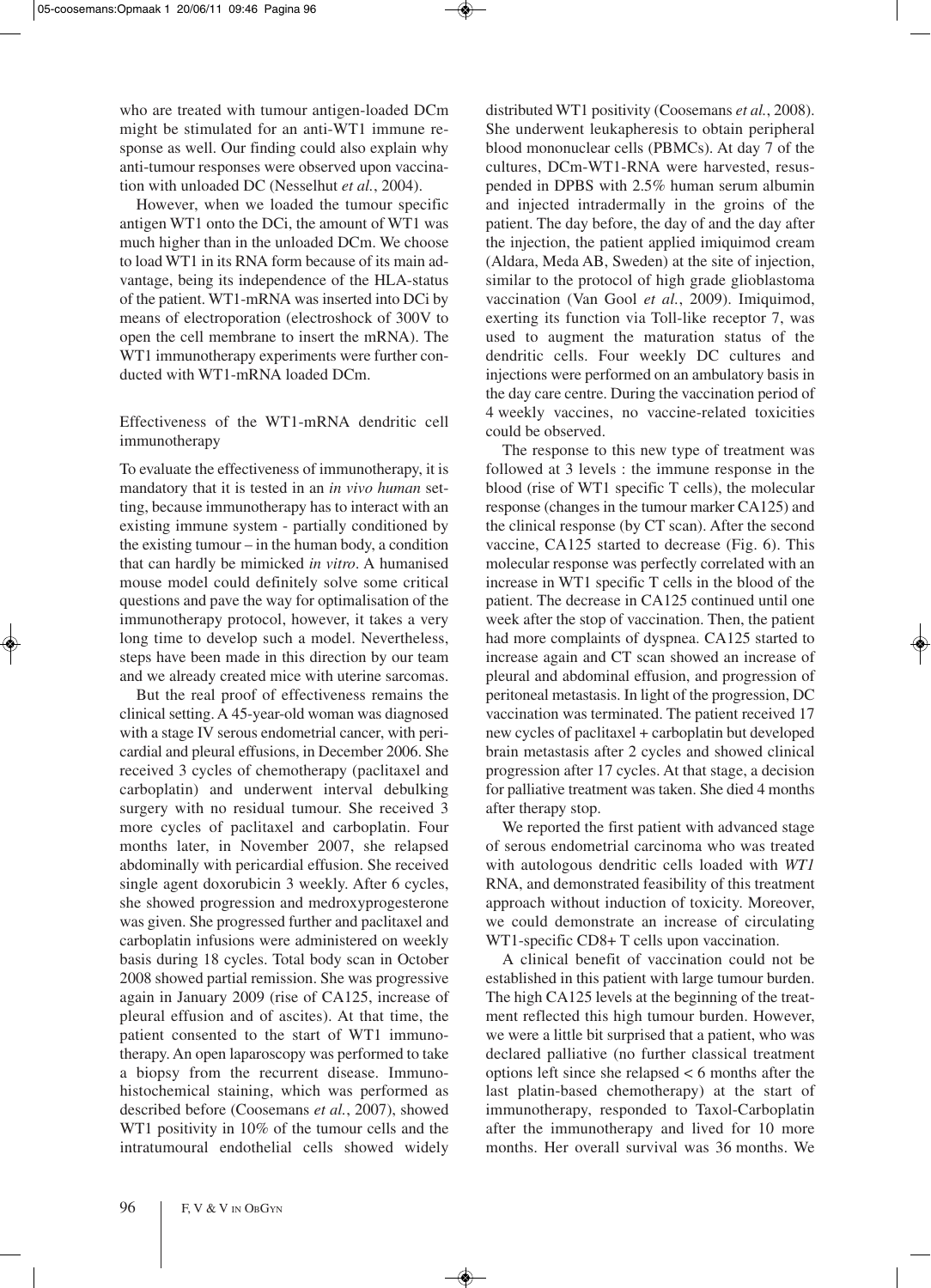

*Fig. 6.* — Evolution of CA125:

B. Evolution of CA125 round the vaccination period. The arrows indicate the administration of the 4 vaccines. (CR : complete remission, PR : partial remission, SD : stable disease, PD : progressive disease).

analysed a reference population from the Leuven oncology patient group. Eleven cases were available with a comparable cancer history as our patient, including the use of chemotherapy and surgery as primary treatment. Overall survival was 21 months (range 12-29 months). When treatment was stopped and no further cytotoxic treatment was planned, mean survival was 67 days (range 0-11 months). It has been proposed that the combination of immunotherapy with standard therapy might result in a synergistic effect (Kandalaft *et al.*, 2010, Antonia *et al.*, 2006).

## Clinical study

The encouraging clinical results in this index patient stimulated us to develop a phase I clinical trial. The ideal population for immunotherapy is the one with minimal residual disease, since at that timepoint effector/target ratio is high and the immune-suppressive environment induced by the cancer cells is low (Steinman and Banchereau, 2007). However, new cancer therapies are explored in end stage patients. Therefore, the intended population for the phase I/II clinical trial WT1-2009 includes patients with advanced refractory uterine sarcoma or carcinoma.

The trial was approved by the ethical committee of the UZ Leuven (WT1-2009, EudraCT 2009- 016868-37) and started recruiting in February 2010. So far, seven patients are included.

In conclusion, we have been able to develop dendritic cell immunotherapy against WT1. It is feasible to create dendritic cells and to load them with WT1 mRNA. They can induce a WT1-specific T-cell response *in vivo* and applied in patients, they are safe without side-effects.

## **Conclusions**

Uterine high grade sarcoma recur in approximately 50% of cases. Also the prognosis of recurrent endometrial carcinoma is dismal with a mean survival of only one year. Classical treatment options are limited and often with shortlasting results, resulting in short survival. Therefore, the search for new and more targeted treatments is urgent and highly needed.

Based on previous genetic findings of our group (Amant *et al.*, 2001; Amant *et al.*, 2002; Amant F, 2002), we started a research program to target one of the most attractive tumour-associated antigens, WT1 (Cheever *et al.*, 2009). Expression of WT1 had been investigated largely in literature in uterine carcinoma on protein level (IHC), demonstrating that 20% of tumours were positive (Heatley *et al.*, 2005). Its expression on RNA level had not been studied. Data on WT1 expression (protein and RNA level) in uterine sarcoma were sparse (Agoff *et al.*, 2001; Sumathi *et al.*, 2004; Sotobori *et al.*, 2006). Also, there were no consistent data on the presence or absence of WT1 in the non-tumoural uterus, which is an important issue in developing targeted treatment (side-effects) (Agoff *et al.*, 2001; Sumathi *et al.*, 2004; Dupont *et al.*, 2004; Riedlinger *et al.*, 2005).

A. Evolution of CA125 during the course of the disease.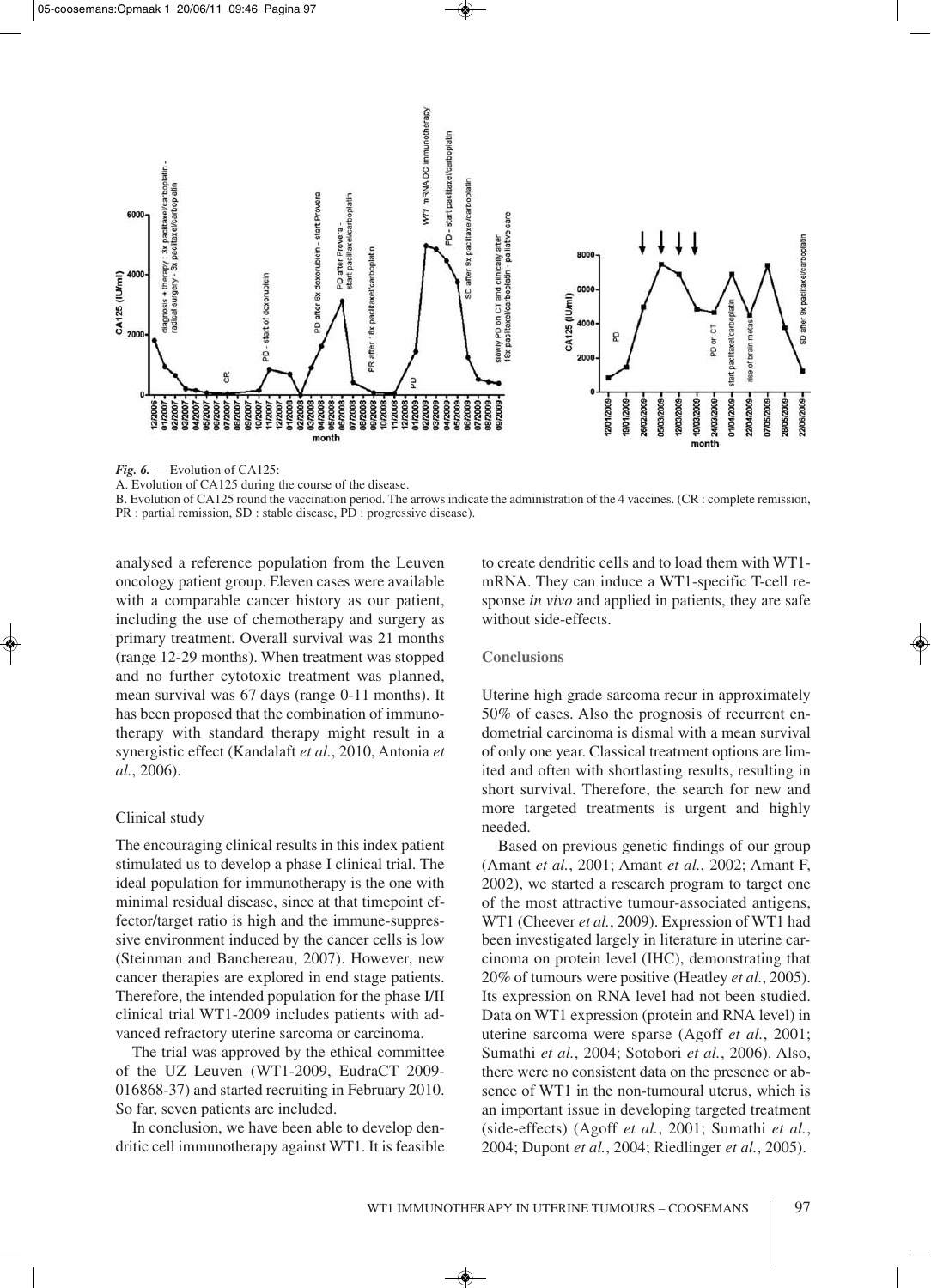We found overexpression of WT1 in the majority of the tumour cells of high grade sarcomas and CS. This was the case on both protein and RNA level. For low grade sarcomas (ESS), the presence of WT1 was much lower. Interestingly, for high grade sarcomas and CS, we were able to define WT1 overexpression as an independent prognostic factor, suggesting a substantial role of WT1 in the tumourigenesis of uterine sarcoma.

In uterine carcinoma, we confirmed literature findings in tumour cells, but we discovered, by determining the amount of WT1-RNA, that WT1 in the intra-tumoural blood vessels accounted for a substantial amount of WT1, which was not reported before. Also in the normal tissue surrounding the tumour, we found WT1 positivity in blood vessels close to the tumour. This effect disappeared with growing distance from the tumour. The finding of WT1 in tumour-related endothelial cells was relatively new and suggested a relation to tumourinduced blood vessel formation. However, the mechanism for this over expression is yet unclear.

Studies on the normal uterus and the benign tumoural uterus (polyps and myomas), revealed that WT1 expression augmented with the grade of malignancy. It was weakly expressed or absent in benign tumoural tissue (myoma) and absent in myometrium, endometrium and endometrial polyps.

All these findings strengthened our hypothesis that WT1 in malignant uterine tumours was a good candidate for targeting through the immune system.

Because of the experiences with DC immunotherapy in our group (De Vleeschouwer *et al.*, 2005; De Vleeschouwer *et al.*, 2008), we decided to develop DC immunotherapy based on WT1 loaded DC. Preclinical experiences of our group with RNA electroporation of DCs (Maes *et al.*, 2009) and the theoretical advantages of the use of RNA in comparison to peptides have led us to develop WT1*-mRNA* loaded DC as vaccine, which is a new approach. We detected the presence, though limited, of *WT1* RNA and protein in monocytes and in *in vitro* cultured unloaded DCs, which could as a consequence imply that patients who are treated with tumour antigen-loaded DCm might be stimulated for an anti-WT1 immune response as well. Electroporation of DCs with *WT1*-RNA resulted in an increase of WT1 in the DCs compared to the unloaded state. DCm-WT1-RNA were used for further experiments.

In a palliative stage IV patient with WT1 intratumoural blood vessel positive endometrial carcinoma, we were able to demonstrate a 2.5-fold enrichment of WT1-specific T cells upon vaccination with DCm-WT1-RNA. Moreover, she showed a transient decrease of the tumour marker CA125. The

encouraging clinical results in this index patient stimulated us to develop a phase I clinical trial.

#### **References**

- Agoff SN, Grieco VS, Garcia R *et al.* Immunohistochemical distinction of endometrial stromal sarcoma and cellular leiomyoma. Appl Immunohistochem Mol Morphol 2001;9:164-9.
- Amant F, Dorfling CM, Dreyer L *et al.* Microsatellite instability in uterine sarcomas. Int J Gynecol Cancer. 2001;11:218-23.
- Amant F, de la Rey M, Dorfling CM *et al.* PTEN mutations in uterine sarcomas. Gynecol Oncol. 2002;85:165-9.
- Amant F. Etiopathogenesis of uterine sarcomas: a study on genetic, hormonal and ethnic factors. Leuven: Leuven University Press; 2002. Ref Type: Thesis/Dissertation
- Amant F, Moerman Ph, Neven P *et al.* Endometrial cancer. Lancet. 2005;366:491-505.
- Amant F, Coosemans A, Debiec-Rychter M *et al.* Clinical management of uterine sarcomas. Lancet Oncol. 2009;10: 1188-98.
- Antonia SJ, Mirza N, Fricke I *et al.* Combination of p53 cancer vaccine with chemotherapy in patients with extensive stage small cell lung cancer. Clin Cancer Res. 2006;12:878-87.
- Ariyaratana S, Loeb DM. The role of the Wilms tumour gene (WT1) in normal and malignant haematopoiesis. Expert Rev Mol Med. 2007;9:1-17.
- Banchereau J, Briere F, Caux C *et al.* Immunobioloy of dendritic cells. Annu Rev Immunol. 2000;18:767-811.
- Cheever MA, Allison JP, Ferris AS *et al.* The Prioritization of Cancer Antigens: A National Cancer Institute Pilot Project for the Acceleration of Translational Research. Clin Cancer Res. 2009;15:5323-37.
- Coosemans A, Nik SA, Caluwaerts S *et al.* Upregulation of Wilms' tumor gene 1 (WT1) in uterine sarcoma. Eur J Cancer. 2007;43:1630-7.
- Coosemans A, Moerman P, Verbist G *et al.* Wilms' tumor gene 1 (WT1) in uterine cancer. Gynecol Oncol. 2008;111:502- 8.
- Coosemans A, Van Hove T, Verbist G *et al.* Wilms' tumor gene 1 (WT1) positivity in endothelial cells surrounding epithelial uterine tumors. Histopathology. 2009;54:384-7.
- Coosemans A, Wölfl M, Berneman Z *et al.* Immunological response after therapeutic vaccination with WT1-mRNAloaded dendritic cells in end-stage endometrial carcinoma. Anticancer Res. 2010;30:3709-14.
- Coosemans A, Van Calster B, Verbist G *et al.* Wilms' tumor gene 1 (WT1) is a prognostic marker in high grade uterine sarcoma. Int J Gynecol Cancer. 2011;21:302-8.
- De Vleeschouwer S, Van Calenbergh F, Demaerel P *et al.* Transient local response and persistent tumor control in a child with recurrent malignant glioma: treatment with combination therapy including dendritic cell therapy. Case report. J Neurosurg. 2004;100:492-7.
- De Vleeschouwer S, Arredouani M, Adé M *et al.* Uptake and presentation of malignant glioma tumor cell lysates by monocytes-derived dendritic cells. Cancer Immunol Immunother. 2005;54:372-82.
- De Vleeschouwer S, Spencer Lopes I, Ceuppens JL *et al.* Persistent IL-10 production is required for glioma growth suppressive activity by Th-1-directed effector cells after stimulation with tumor lysate-loaded dendritic cells. J Neurooncol. 2007;84:131-40.
- De Vleeschouwer S, Fieuws S, Rutkowski S *et al.* Postoperative adjuvant dendritic cell-based immunotherapy in patients with relapsed glioblastoma multiforme. Clin Cancer Res. 2008; 14:3098-104.
- Dupont J, Wang X, Marshall DS *et al.* Wilms Tumor Gene (WT1) and p53 expression in endometrial carcinomas: a study of 130 cases using a tissue microarray. Gynecol Oncol. 2004;94:449-55.